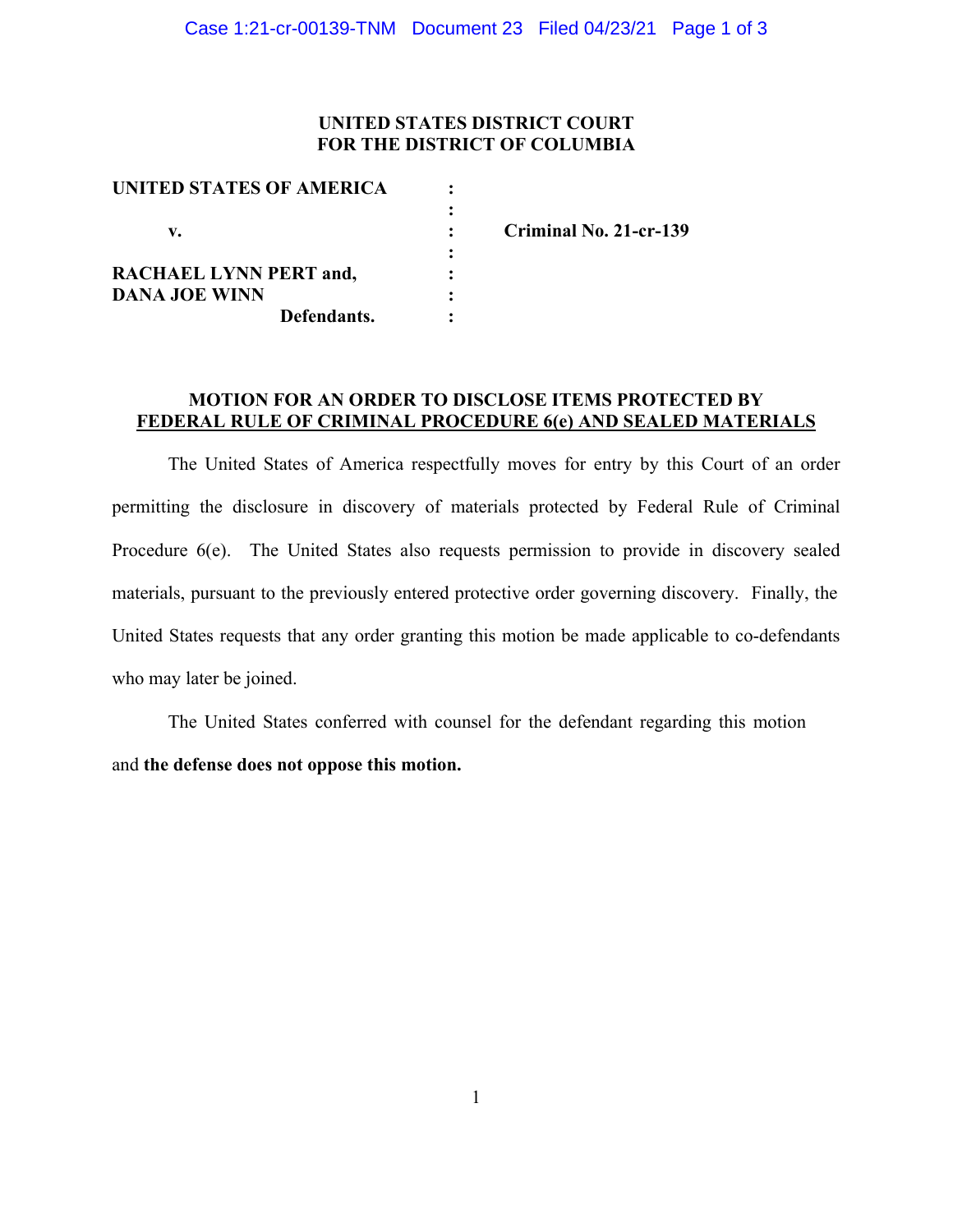# Case 1:21-cr-00139-TNM Document 23 Filed 04/23/21 Page 2 of 3

WHEREFORE, the United States respectfully requests an order authorizing the disclosure

in discovery of the materials described above.

Respectfully submitted,

CHANNING PHILLIPS Acting United States Attorney D.C. Bar No. 415793

By: */s/ Brandon K. Regan* BRANDON K. REGAN Assistant United States Attorney 555 4th Street, N.W. Washington, D.C. 20530 (202) 252-7759 Brandon.regan@usdoj.gov